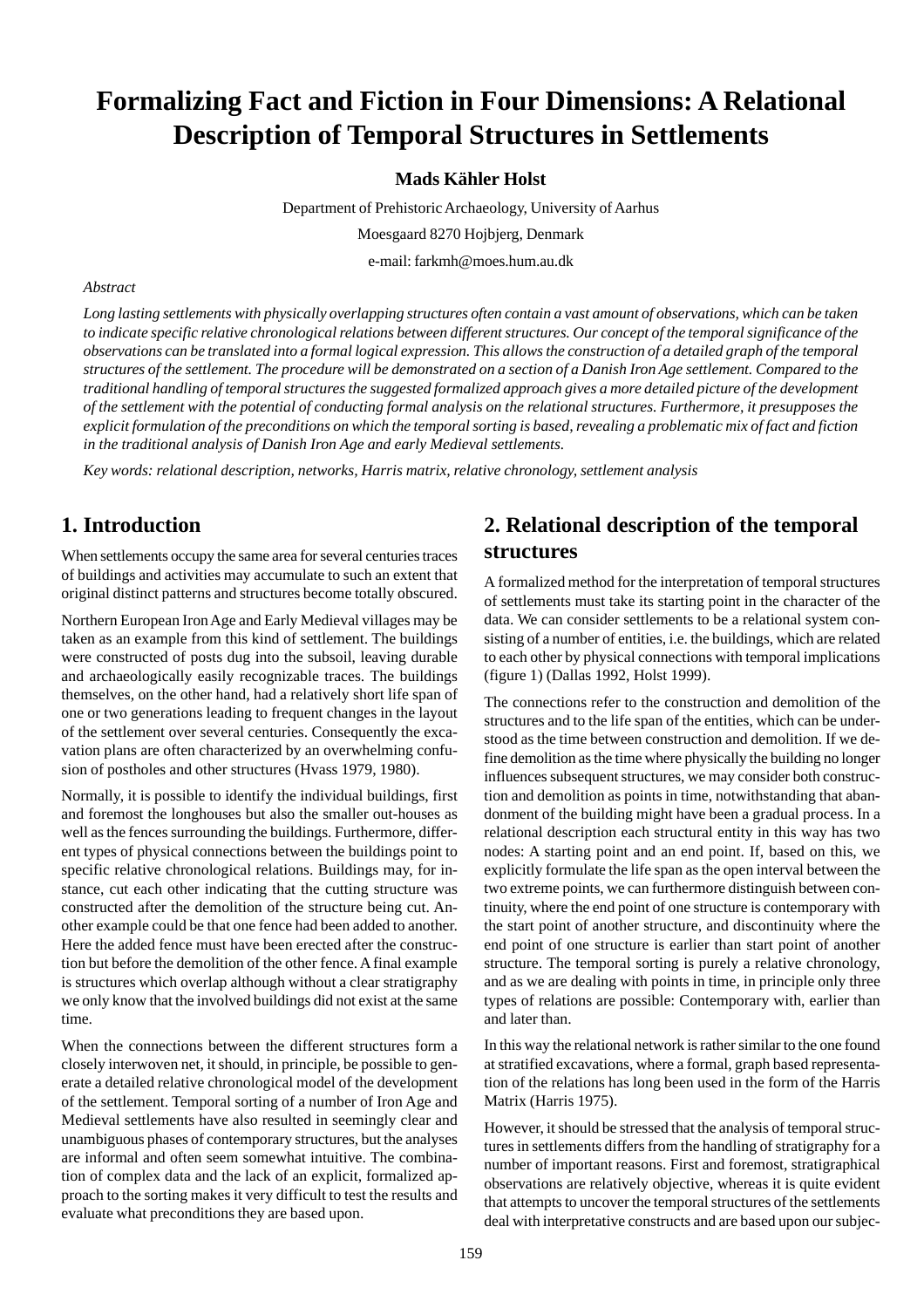tive evaluation of the significance of connections between different constructs.

Another difference is that in settlement analysis the structural entities consists of two nodes, and the connection between two entities might consequently be a set of relations rather than just one relation as in stratigraphical analysis, making it possible to describe the temporal consequences of the connection very specifically. This level of detail is necessary, because settlements contain a wide range of different types of connections with different temporal implications, whereas stratigraphical analysis principally only operate with two connections i.e. above and below.

A final characteristic that distinguishes settlement analysis from stratigraphical analysis are the ambiguities and uncertainties of the temporal connections. As the data are a fragmented and partial reflection of the past, we are often left with several possible relations. An example is the overlapping structures without cuttings. Here we know that either the start of structure X is later than or contemporary with the end of structure Y, or the end of structure X is earlier than or contemporary with the start of structure Y. To describe this kind of ambiguity it is necessary to introduce an either-or-connective.

We may now describe the temporal relationship between structures in a settlement by relating the start and end points of the individual structures with the relations: earlier than, later than and contemporary with and by combining these relations with the logical operators *and* and *either-or* (Holst 1999). The relations can be represented formally using the symbols:

|         | for the relation       | contemporary with                         |
|---------|------------------------|-------------------------------------------|
| $\,<$   | for the relation       | earlier than                              |
| $\geq$  | for the relation       | later than                                |
| $\,<\,$ | for the relation       | either earlier than or                    |
| $\geq$  | for the relation       | contemporary with<br>either later than or |
|         |                        | contemporary with                         |
|         | AND for the connective | and.                                      |
|         | XOR for the connective | either or                                 |

The example of the overlapping structures without cuttings would formally be expressed as:

 $X(\text{start}) \geq Y(\text{end}) XOR X(\text{end}) \leq Y(\text{start})$ 

## **3. The procedure in practice**

Having established the general principles of description, attention can now be directed towards the practical use of the formalized handling of the temporal structures.

The first step is to identify the different types of connections between structures of a settlement. Secondly, our interpretation of the temporal significance of the connection types must be formulated, and thirdly, this interpretation has then to be expressed formally according to the principles outlined above.

The types of connections can be classified into 13 classes each with their specific temporal implications as seen in figure 2.

Having defined the connections and expressed their temporal implications formally the next step is the actual recording of the temporal structures in the settlement. This process can be demonstrated on a small part of the  $3<sup>rd</sup>$  to  $7<sup>th</sup>$  century AD Nørre Snede settlement situated in Mid Jutland (figure 3) (Hansen 1988). The

|                                 | <b>Time</b>       | <b>Entities</b>   | Links       | <b>Interpretation</b>   |
|---------------------------------|-------------------|-------------------|-------------|-------------------------|
| Data level                      | Span<br>of time   | <b>Structures</b> | Connections | Temporal<br>implication |
| <b>Formal</b><br>representation | Points<br>in time | <b>Nodes</b>      | Relations   | Formal<br>expression    |

### *Figure 1: The basic concepts in the analysis of temporal structures related to a distinction between a data level and a formal representation.*

End

End

Start

End

End

End

Start

End Start **Y**

End Start **X** End Start **Y**

Start

**Start** 

Start **Y**

End

Start

End Start **Y** End

End Start **Y**

End Start **Y**

Start

End

**Start** 

End

Start

End

Start **X** End Start **Y**

End Start

> End Start

End Start

End Start **X**

Partial asynchronism

a)  $X(stat)$   $\lt Y(stat)$  xon  $X(stat)$   $>$   $Y(stat)$ 

#### Full asynchronism

b)  $X(stat) \geq Y(end)$  xon  $X(end) \leq Y(start)$ 

#### General synchronism

c)  $X(\text{start}) < Y(\text{end})$  AND  $X(\text{end}) > Y(\text{start})$ 

### Specific synchronism

- d)  $X(stat) = Y(stat)$
- e)  $X(end) = Y(end)$

#### Full synchronism

f)  $X(stat) = Y(stat)$  AND  $X(end) = Y(end)$ 

### Asymmetrical synchronism

g)  $X(\text{start}) \leq Y(\text{start})$  AND  $X(\text{end}) \geq Y(\text{end})$ 

#### General diachronism

- h)  $X$ (end)  $Y$ (end)
- i)  $X(\text{start}) < Y(\text{start})$
- k)  $X(stat) < Y(end)$

#### Full diachronism

l)  $X(end) \leq Y(start)$ 

#### General continuity

 $G_{\text{eff}}$ 

m)  $X$ (end)  $Y$ (start) **xon**  $X$ (start)  $Y$  [end)

Directional continuity

n)  $X(stat) = Y(end)$ 

| General discontinuity                              |                    |
|----------------------------------------------------|--------------------|
| o) $X(end) \lt Y(start)$ xon $X(start) \gt Y(end)$ | $rac{End}{\gamma}$ |
| Directional discontinuitv                          |                    |

### Combined expressions p)  $X(stat) > Y(end)$

### *Figure 2: Classification of the temporal implications with graphical representation, where the implication is unambiguous.*

area shown consists of two farms, which can be divided into a number of minor structural entities, i.e. fences, longhouses, minor houses and barns. The defined structures are listed in an m x m matrix, figure 4, where the temporally significant connections between the structures are shown. If the individual connections are substituted with their formal relations between start and endnodes of the structural entities, a relational network representing the temporal structure of the settlement is achieved.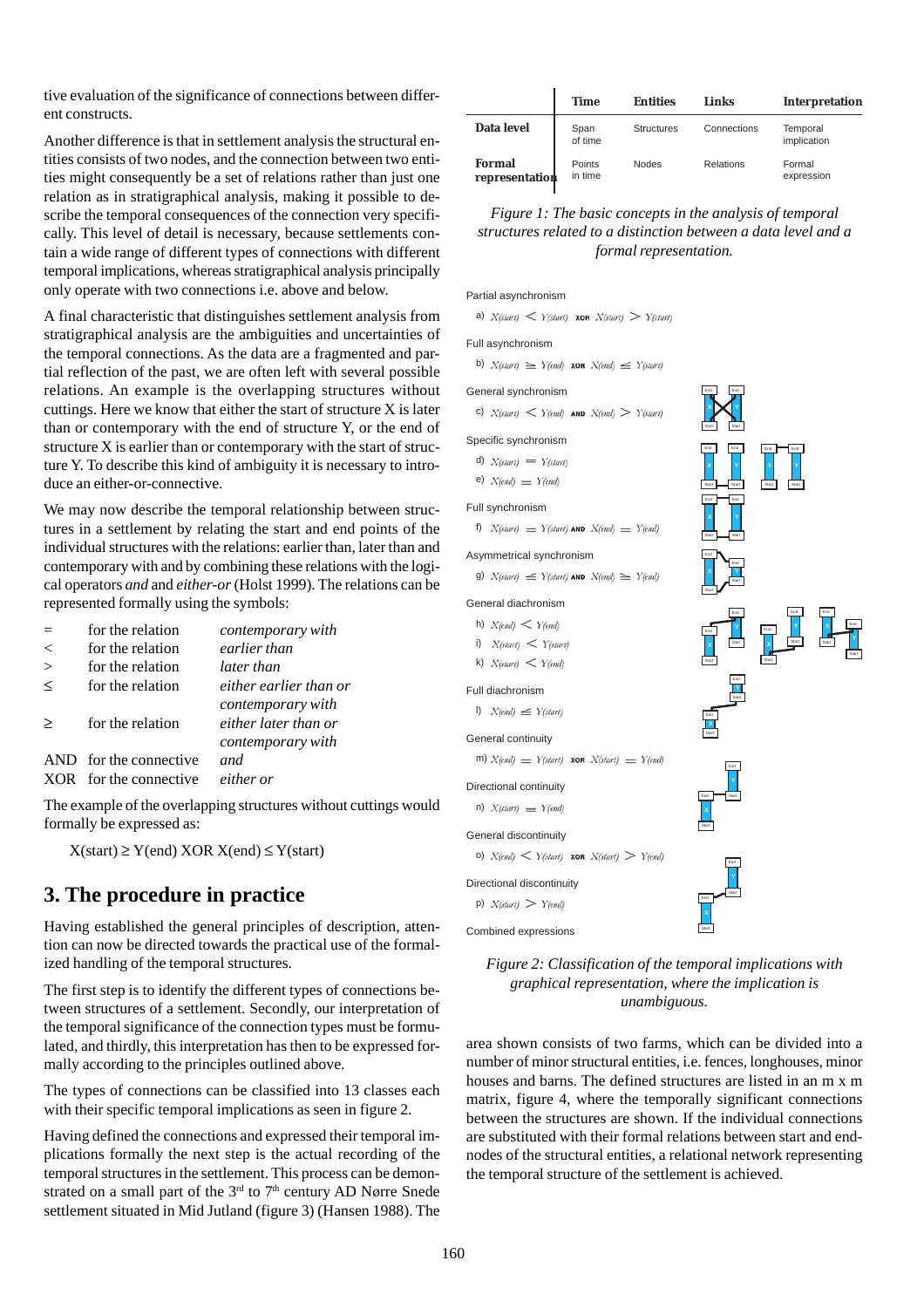

*Figure 3: The analysed area of the Nørre Snede excavation showing the identified structures in the settlement (scale 1:500).*

## **4. The ambiguities of the relational network**

The relational network of the Nørre Snede settlement can be represented graphically as shown in figure 5. It offers a very detailed picture of the temporal structure, where we can distinguish between contemporary replacements of buildings and fences in one of the farmsteads and gradual changes in the other. The level of detail makes it possible to give a very precise description of the character of changes in the settlement.

However, the network is also a highly flexible structure and very much open to interpretation. The partial character of the archaeological record means that only a few elements are related to each other and hence there are a limited number of constraints on the relative positions of the elements. They are seldom locked, but can be moved relative to each other, making it difficult to point out exactly which elements existed simultaneously. Furthermore, due to the either-or relations several different ways of sorting the elements will often be logically consistent and thus equally probable. Consequently, it is not possible to identify unambiguously which structures existed simultaneously.

What then is the basis for the often very detailed segregation of phases of contemporary structures seen in the publications of the North European Iron Age and Medieval settlements? Apparently the chronological sorting is based on the same types of connections as in the network analysis presented here, but there seems to be important differences in the concept of their temporal implications. In the construction of the network at least 13 classes of different temporal implications were used, whereas the more traditional analyses only seems to distinguish between full synchronism, full diachronism and full asynchronism, even though it is rarely expressed explicitly.

This is a generalization, which to a wide extent ignores the ambiguities of the archaeological data, and makes the temporal sorting appear more certain than it actually is. Furthermore, it may have far reaching consequences for the interpretation of the organisation and social structure of the settlement, as it can impose false structures on our picture of the development of the settlement. For instance, the exclusive use of the three mentioned types of temporal implication, will make changes in the settlement appear contemporary even if they occurred gradually, and these apparently contemporary changes have been used to argue that the settlements were strongly regulated. Again this influences our concept of power structures and the character of the power in the Iron Age and Medieval society.

Another reason why traditional chronological sorting results in a relatively inflexible picture of the temporal structure of the settlement can be found in the introduction of a number of implicit

|               |              |            |            |                      |                | Longxigo Ma          | Longine des Ma |                      |                      |                      |         |           |           |          |             |           |          |           |           |                      |                      |           |           |           |           |         |                     |                   |             |          |              |            |
|---------------|--------------|------------|------------|----------------------|----------------|----------------------|----------------|----------------------|----------------------|----------------------|---------|-----------|-----------|----------|-------------|-----------|----------|-----------|-----------|----------------------|----------------------|-----------|-----------|-----------|-----------|---------|---------------------|-------------------|-------------|----------|--------------|------------|
|               |              |            |            |                      |                |                      |                |                      |                      |                      |         |           |           |          |             |           |          |           |           |                      |                      |           |           |           |           |         |                     |                   |             |          |              |            |
|               |              |            |            |                      |                |                      |                |                      |                      |                      |         |           |           |          |             |           |          |           |           |                      |                      |           |           |           |           |         |                     |                   |             |          |              |            |
|               | Longinover   | Longinover | Longinover | Longing Lise II      | Longinover     |                      |                | Longing Life         | Fence 1              | Eenrole 2            | Eeman 3 | Eenrole A | Eeman S   | Eeman B  | Eeman 2     | Eende B   | Eenroe 9 | Fence 10  | Fence 11  | Eender 22            | Eender 73            | Eender 14 | Fence 15  | Eender 16 | Eender 77 | Other 1 | Ottopr <sub>2</sub> | Omer <sub>3</sub> | Other &     | Mindia 1 | <b>Kampy</b> | East Tr. 2 |
| Farm 2        | <b>.</b>     |            |            | g                    | $\mathfrak{g}$ | g                    | $\mathfrak{g}$ | g                    |                      |                      |         |           |           | c        | $\mathsf g$ | g         | g        | g         | g         | g                    |                      | g         | g         | g         | g         |         |                     |                   | $\mathsf g$ | g        | ٠            | $\ldots$   |
| Farm 1        | $\mathsf{g}$ | g          | g          |                      |                |                      |                |                      |                      | q                    | q       | q         |           | C        |             |           |          |           |           |                      |                      |           |           |           |           | g       | g                   | g                 |             |          | $\cdots$     |            |
| Mindre 1      | $\mathbf{r}$ |            |            |                      |                |                      |                |                      |                      |                      |         |           |           |          |             |           |          |           |           |                      |                      |           |           |           |           |         |                     |                   |             |          |              |            |
| Other 4       |              |            |            |                      |                |                      |                |                      |                      |                      |         |           |           |          |             |           |          |           |           |                      |                      |           |           |           |           |         |                     |                   |             |          |              |            |
| Other 3       |              |            |            |                      |                |                      |                |                      |                      |                      |         |           |           |          |             |           |          |           |           |                      |                      |           |           |           |           |         |                     |                   |             |          |              |            |
| Other 2       |              |            |            |                      |                |                      |                |                      |                      |                      |         |           |           |          |             |           |          |           |           |                      |                      |           |           |           |           |         |                     |                   |             |          |              |            |
| Other 1       |              |            |            |                      |                |                      |                |                      |                      |                      |         |           |           |          |             |           |          |           |           |                      |                      |           |           |           |           |         |                     |                   |             |          |              |            |
| Fence 17      |              |            |            |                      |                |                      |                |                      |                      |                      |         |           |           |          |             |           |          |           |           |                      |                      |           |           |           |           |         |                     |                   |             |          |              |            |
| Fence 16      |              |            |            |                      |                |                      |                |                      |                      |                      |         |           |           |          |             |           |          |           |           | ٢                    |                      |           |           |           |           |         |                     |                   |             |          |              |            |
| Fence 15      |              |            |            |                      |                |                      |                |                      |                      |                      |         |           |           |          |             |           |          |           |           |                      | h                    | b         | $\ddotsc$ |           |           |         |                     |                   |             |          |              |            |
| Fence 14      |              |            |            |                      |                |                      |                |                      |                      |                      |         |           |           |          |             |           |          |           | h         | b                    | bn                   | $\ddotsc$ |           |           |           |         |                     |                   |             |          |              |            |
| Fence 13      |              |            |            |                      |                |                      |                |                      |                      |                      |         |           |           |          |             |           |          | h         | b         | bn                   | $\ddot{\phantom{a}}$ |           |           |           |           |         |                     |                   |             |          |              |            |
| Fence 12      |              |            |            |                      |                |                      |                |                      |                      |                      |         |           |           |          |             |           |          | b         | bn        | $\ddot{\phantom{0}}$ |                      |           |           |           |           |         |                     |                   |             |          |              |            |
| Fence 11      |              |            |            |                      |                |                      |                |                      |                      |                      |         |           |           |          |             |           |          | b?n       | $\ddotsc$ |                      |                      |           |           |           |           |         |                     |                   |             |          |              |            |
| Fence 10      |              |            |            |                      |                | c.                   |                | c.                   |                      |                      |         |           |           | c?       |             |           |          | $\ddotsc$ |           |                      |                      |           |           |           |           |         |                     |                   |             |          |              |            |
| Fence 9       |              |            |            |                      |                |                      |                |                      |                      |                      |         |           |           |          | b           | biln      | $\ddots$ |           |           |                      |                      |           |           |           |           |         |                     |                   |             |          |              |            |
| Fence 8       |              |            |            | c                    |                |                      |                |                      |                      |                      |         |           |           |          | bim         | $\ddotsc$ |          |           |           |                      |                      |           |           |           |           |         |                     |                   |             |          |              |            |
| Fence 7       | $\sim$       |            |            |                      |                |                      |                |                      |                      |                      |         |           |           | bln      | $\ddotsc$   |           |          |           |           |                      |                      |           |           |           |           |         |                     |                   |             |          |              |            |
| Fence 6       | $\sim$       |            | ci         |                      |                |                      |                |                      |                      |                      |         | C         | c         | $\ldots$ |             |           |          |           |           |                      |                      |           |           |           |           |         |                     |                   |             |          |              |            |
| Fence 5       | $\mathbf{r}$ |            |            |                      |                |                      |                |                      |                      |                      |         | C         | $\ddotsc$ |          |             |           |          |           |           |                      |                      |           |           |           |           |         |                     |                   |             |          |              |            |
| Fence 4       |              |            | $\Omega$   |                      |                |                      |                |                      |                      | m                    |         |           |           |          |             |           |          |           |           |                      |                      |           |           |           |           |         |                     |                   |             |          |              |            |
| Fence 3       | ÷.           |            | $\Omega$   |                      |                |                      |                |                      |                      |                      |         |           |           |          |             |           |          |           |           |                      |                      |           |           |           |           |         |                     |                   |             |          |              |            |
| Fence 2       |              |            |            |                      |                |                      |                |                      | m                    | $\ddot{\phantom{a}}$ |         |           |           |          |             |           |          |           |           |                      |                      |           |           |           |           |         |                     |                   |             |          |              |            |
| Fence 1       | cf           |            |            |                      |                |                      |                |                      | $\ddot{\phantom{a}}$ |                      |         |           |           |          |             |           |          |           |           |                      |                      |           |           |           |           |         |                     |                   |             |          |              |            |
| Longhouse VII |              |            |            | bin                  | bi             | bi                   | bi             | $\ddot{\phantom{a}}$ |                      |                      |         |           |           |          |             |           |          |           |           |                      |                      |           |           |           |           |         |                     |                   |             |          |              |            |
| Longhouse VIb |              |            |            | b                    | bl             | bln                  | $\ddotsc$      |                      |                      |                      |         |           |           |          |             |           |          |           |           |                      |                      |           |           |           |           |         |                     |                   |             |          |              |            |
| Longhouse Vla |              |            |            | b                    | bln            | $\ddot{\phantom{0}}$ |                |                      |                      |                      |         |           |           |          |             |           |          |           |           |                      |                      |           |           |           |           |         |                     |                   |             |          |              |            |
| Longhouse V   |              |            |            | bin                  | $\ddotsc$      |                      |                |                      |                      |                      |         |           |           |          |             |           |          |           |           |                      |                      |           |           |           |           |         |                     |                   |             |          |              |            |
| Longhouse IV  |              |            |            | $\ddot{\phantom{a}}$ |                |                      |                |                      |                      |                      |         |           |           |          |             |           |          |           |           |                      |                      |           |           |           |           |         |                     |                   |             |          |              |            |
| Longhouse III | b            | bln        | $\ddotsc$  |                      |                |                      |                |                      |                      |                      |         |           |           |          |             |           |          |           |           |                      |                      |           |           |           |           |         |                     |                   |             |          |              |            |
| Longhouse II  | bbn          | $\ddots$   |            |                      |                |                      |                |                      |                      |                      |         |           |           |          |             |           |          |           |           |                      |                      |           |           |           |           |         |                     |                   |             |          |              |            |
| Longhouse I   | $\sim$       |            |            |                      |                |                      |                |                      |                      |                      |         |           |           |          |             |           |          |           |           |                      |                      |           |           |           |           |         |                     |                   |             |          |              |            |

*Figure 4: Matrix representing the connections between the structures of the analysed area of the Nørre Snede settlement. The letters in the matrix refer to the codes used in figure 2.*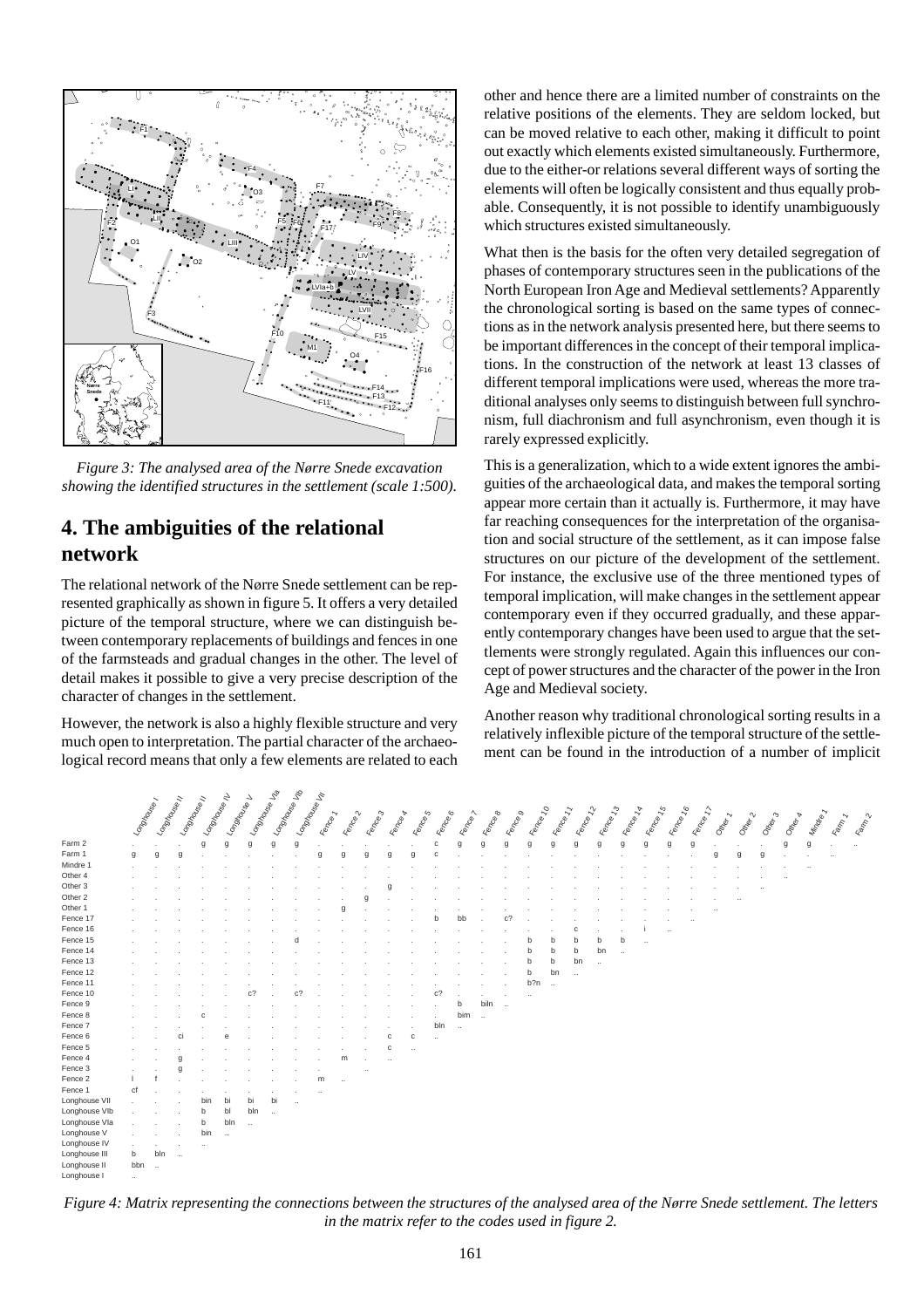

*Figure 5: Graphical representation of the temporal structure within the analysed area of the Nørre Snede settlement.*

preconditions. For instance, it is often more or less consciously assumed that all the structures of the settlement have approximately the same life span. Furthermore, continuity is often supposed, where it is not directly opposed by dating finds. These preconditions may be useful and often also reasonable, but they are not directly supported by the data, and should be treated carefully and explicitly as they may introduce false structures, as do the generalizations of the temporal implications.

Both the generalizations and the implicit preconditions are obviously a product of a non-formalized, non-computer-aided approach. The vast amount of data necessitates a reduction of the complexity and the ambiguities, if they are to be handled purely intellectually, but the by-product is an unfortunate mixture of fact and fiction, where it is often the fiction which creates those structures in the data upon which we build our interpretation of Iron Age and Medieval society.

## **5. The use of the relational network**

Even though the relational network may not result in an immediate, unambiguous, relative chronological sorting of the structures of the settlement, it must be stressed that it does produce a very detailed picture of the temporal structure of the settlement. Consequently it ought to be possible to obtain valuable information through studies and analysis of the network. The question is simply how.

One way may be to introduce the implicit preconditions of the traditional sorting of the settlements as explicit parameters in the formal analysis of the temporal structures. In this way we reduce the number of possible solutions by introducing structuring principles, which might seem reasonable, but which are not directly supported by archaeological observations. For example, the principle that the structures of the settlement have had approximately the same life span. By making the preconditions explicit and only allowing formal operations, it should be possible to estimate the consequences preventing circular arguments and allow for appropriate modifications of the conclusions.

Another approach is to accept that due to the partial nature of the data, there will not be one definite answer, but several equally probable solutions. We can then formulate queries examining the possibilities of specific temporal structures existing within the temporal network. For instance we can examine whether the introduction of relations representing simultaneous changes in the settlement cause logical inconsistencies, and so get closer to answering the question if the movements of the villages were the result of organized restructuring of the whole settlement or a gradual translocation of individual farms. Other examples could be a query of the possible maximum and minimum number of contemporary farms within a given area, or a study of the possibility of strongly structured layouts of settlement.

## **6. Conclusions**

The work with the relative chronological structure of Iron Age and Medieval settlements is very much a work of interpretation. It is based upon ideas of the temporal consequences of a wide range of connections, and it presupposes a specific syntax for the layout of the farms and a specific syntax for their changes. This relative chronological sorting involves both fact and fiction.

However, the prominent subjective element of the work does not prevent a formal approach. On the contrary the need almost becomes even more pressing. It is necessary to clearly state the premises of the temporal sorting, so that they can be openly discussed and their effect can be studied. Thereby we can evaluate